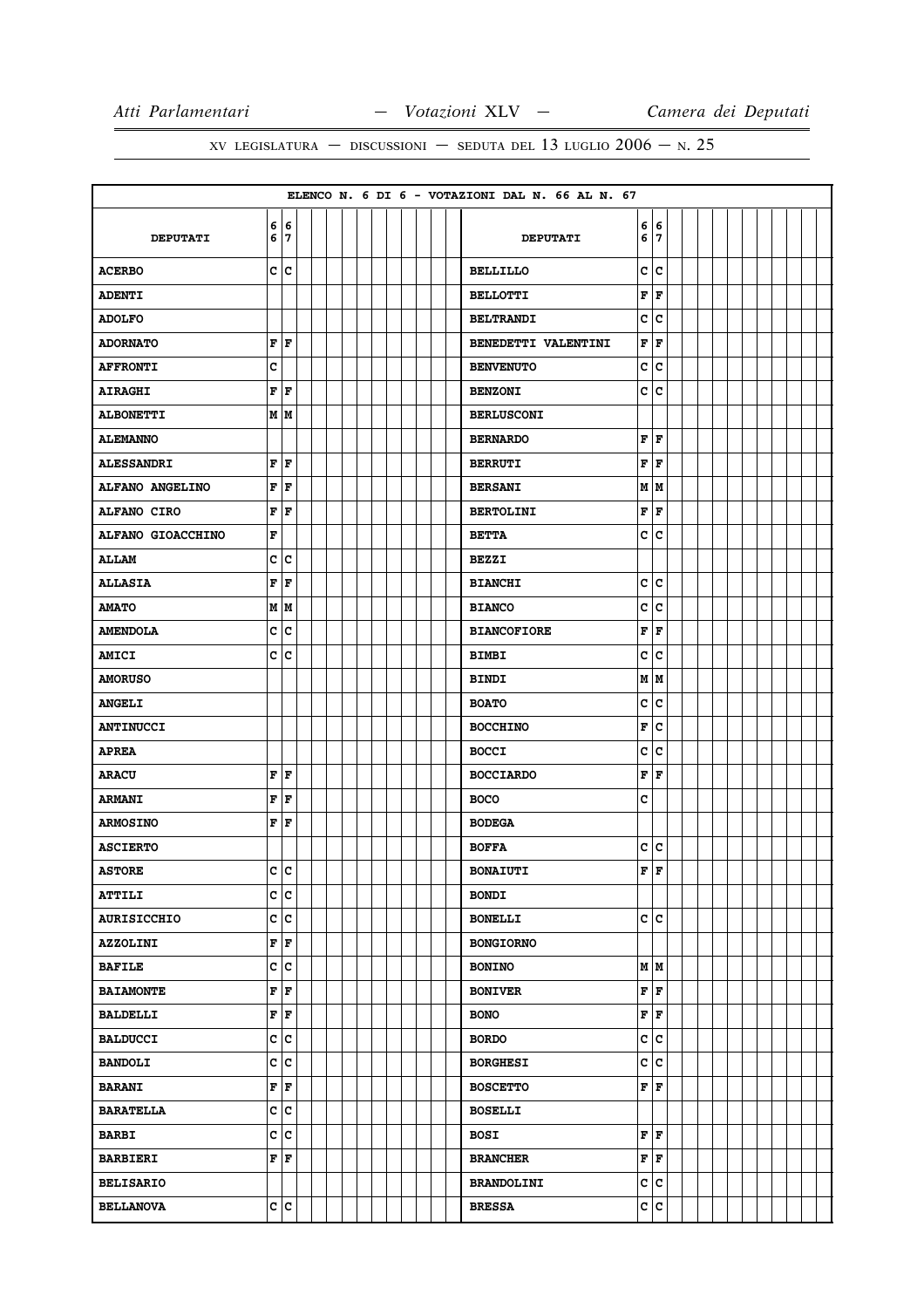|                     |        |                           |  |  |  |  |  | ELENCO N. 6 DI 6 - VOTAZIONI DAL N. 66 AL N. 67 |                         |        |  |  |  |  |  |
|---------------------|--------|---------------------------|--|--|--|--|--|-------------------------------------------------|-------------------------|--------|--|--|--|--|--|
| <b>DEPUTATI</b>     | 6<br>6 | 6<br>17                   |  |  |  |  |  | <b>DEPUTATI</b>                                 | 6<br>6                  | 6<br>7 |  |  |  |  |  |
| <b>BRICOLO</b>      |        |                           |  |  |  |  |  | <b>CASTIELLO</b>                                |                         | F F    |  |  |  |  |  |
| <b>BRIGANDI'</b>    |        | FF                        |  |  |  |  |  | <b>CATANOSO</b>                                 |                         |        |  |  |  |  |  |
| <b>BRIGUGLIO</b>    | F      | ١F                        |  |  |  |  |  | <b>CATONE</b>                                   |                         |        |  |  |  |  |  |
| <b>BRUGGER</b>      |        | MM                        |  |  |  |  |  | <b>CECCACCI</b>                                 | F                       | F      |  |  |  |  |  |
| <b>BRUNO</b>        |        | M   M                     |  |  |  |  |  | <b>CECCUZZI</b>                                 | c                       |        |  |  |  |  |  |
| <b>BRUSCO</b>       |        | F  F                      |  |  |  |  |  | <b>CENTO</b>                                    | c                       | c      |  |  |  |  |  |
| <b>BUCCHINO</b>     | C      | c                         |  |  |  |  |  | <b>CERONI</b>                                   | $\overline{\mathbf{F}}$ | F      |  |  |  |  |  |
| <b>BUEMI</b>        |        | c c                       |  |  |  |  |  | <b>CESA</b>                                     | F                       | F      |  |  |  |  |  |
| <b>BUFFO</b>        | с      | Ιc                        |  |  |  |  |  | <b>CESARIO</b>                                  | c                       | c      |  |  |  |  |  |
| <b>BUGLIO</b>       |        |                           |  |  |  |  |  | <b>CESARO</b>                                   | F                       | F      |  |  |  |  |  |
| <b>BUONFIGLIO</b>   |        | F F                       |  |  |  |  |  | <b>CESINI</b>                                   | c                       | c      |  |  |  |  |  |
| <b>BUONTEMPO</b>    | F      | F                         |  |  |  |  |  | <b>CHIANALE</b>                                 | c                       | c      |  |  |  |  |  |
| <b>BURCHIELLARO</b> | c      | c                         |  |  |  |  |  | <b>CHIAROMONTE</b>                              |                         |        |  |  |  |  |  |
| <b>BURGIO</b>       | c      | c                         |  |  |  |  |  | <b>CHICCHI</b>                                  | C                       | c      |  |  |  |  |  |
| <b>BURTONE</b>      |        | c c                       |  |  |  |  |  | <b>CHITI</b>                                    |                         | MM     |  |  |  |  |  |
| <b>CACCIARI</b>     | с      |                           |  |  |  |  |  | <b>CIALENTE</b>                                 | c                       | c      |  |  |  |  |  |
| <b>CALDAROLA</b>    | c      | c                         |  |  |  |  |  | <b>CICCHITTO</b>                                |                         |        |  |  |  |  |  |
| <b>CALGARO</b>      |        | c c                       |  |  |  |  |  | <b>CICCIOLI</b>                                 | F                       | F      |  |  |  |  |  |
| CALIGIURI           | F      | F                         |  |  |  |  |  | CICU                                            | F                       | F      |  |  |  |  |  |
| <b>CAMPA</b>        |        | $\mathbf{F}   \mathbf{F}$ |  |  |  |  |  | <b>CIOCCHETTI</b>                               | F                       | F      |  |  |  |  |  |
| <b>CANCRINI</b>     |        | c c                       |  |  |  |  |  | <b>CIOFFI</b>                                   | c                       | c      |  |  |  |  |  |
| CANNAVO'            | c      | c                         |  |  |  |  |  | CIRIELLI                                        | F                       | F      |  |  |  |  |  |
| CAPARINI            |        | F  F                      |  |  |  |  |  | CIRINO POMICINO                                 |                         |        |  |  |  |  |  |
| <b>CAPEZZONE</b>    |        |                           |  |  |  |  |  | CODURELLI                                       | C                       | c      |  |  |  |  |  |
| CAPITANIO SANTOLINI |        | F  F                      |  |  |  |  |  | <b>COGODI</b>                                   | c                       | c      |  |  |  |  |  |
| <b>CAPODICASA</b>   | c      | c                         |  |  |  |  |  | <b>COLASIO</b>                                  | c                       | c      |  |  |  |  |  |
| <b>CAPOTOSTI</b>    | c c    |                           |  |  |  |  |  | <b>COLUCCI</b>                                  |                         | MM     |  |  |  |  |  |
| <b>CARBONELLA</b>   |        | c c                       |  |  |  |  |  | <b>COMPAGNON</b>                                | F                       |        |  |  |  |  |  |
| <b>CARDANO</b>      |        | c c                       |  |  |  |  |  | <b>CONSOLO</b>                                  |                         |        |  |  |  |  |  |
| <b>CARDINALE</b>    |        |                           |  |  |  |  |  | CONTE GIANFRANCO                                |                         | F F    |  |  |  |  |  |
| <b>CARFAGNA</b>     |        | F F                       |  |  |  |  |  | <b>CONTE GIORGIO</b>                            | F                       | c      |  |  |  |  |  |
| <b>CARLUCCI</b>     |        | $\mathbf{F}   \mathbf{F}$ |  |  |  |  |  | <b>CONTENTO</b>                                 | F                       | F      |  |  |  |  |  |
| <b>CARRA</b>        |        | c c                       |  |  |  |  |  | CONTI GIULIO                                    | F                       | F      |  |  |  |  |  |
| <b>CARTA</b>        | c c    |                           |  |  |  |  |  | CONTI RICCARDO                                  |                         |        |  |  |  |  |  |
| <b>CARUSO</b>       |        | c c                       |  |  |  |  |  | <b>CORDONI</b>                                  | C                       |        |  |  |  |  |  |
| <b>CASERO</b>       |        |                           |  |  |  |  |  | COSENTINO LIONELLO                              | c                       | lc.    |  |  |  |  |  |
| <b>CASINI</b>       |        | F F                       |  |  |  |  |  | COSENTINO NICOLA                                | F                       | F      |  |  |  |  |  |
| <b>CASSOLA</b>      |        | c c                       |  |  |  |  |  | <b>COSENZA</b>                                  | F                       | F      |  |  |  |  |  |
| <b>CASTAGNETTI</b>  |        | c c                       |  |  |  |  |  | <b>COSSIGA</b>                                  | F                       | F      |  |  |  |  |  |
| <b>CASTELLANI</b>   |        | $\mathbf{F}   \mathbf{F}$ |  |  |  |  |  | <b>COSTA</b>                                    |                         | F F    |  |  |  |  |  |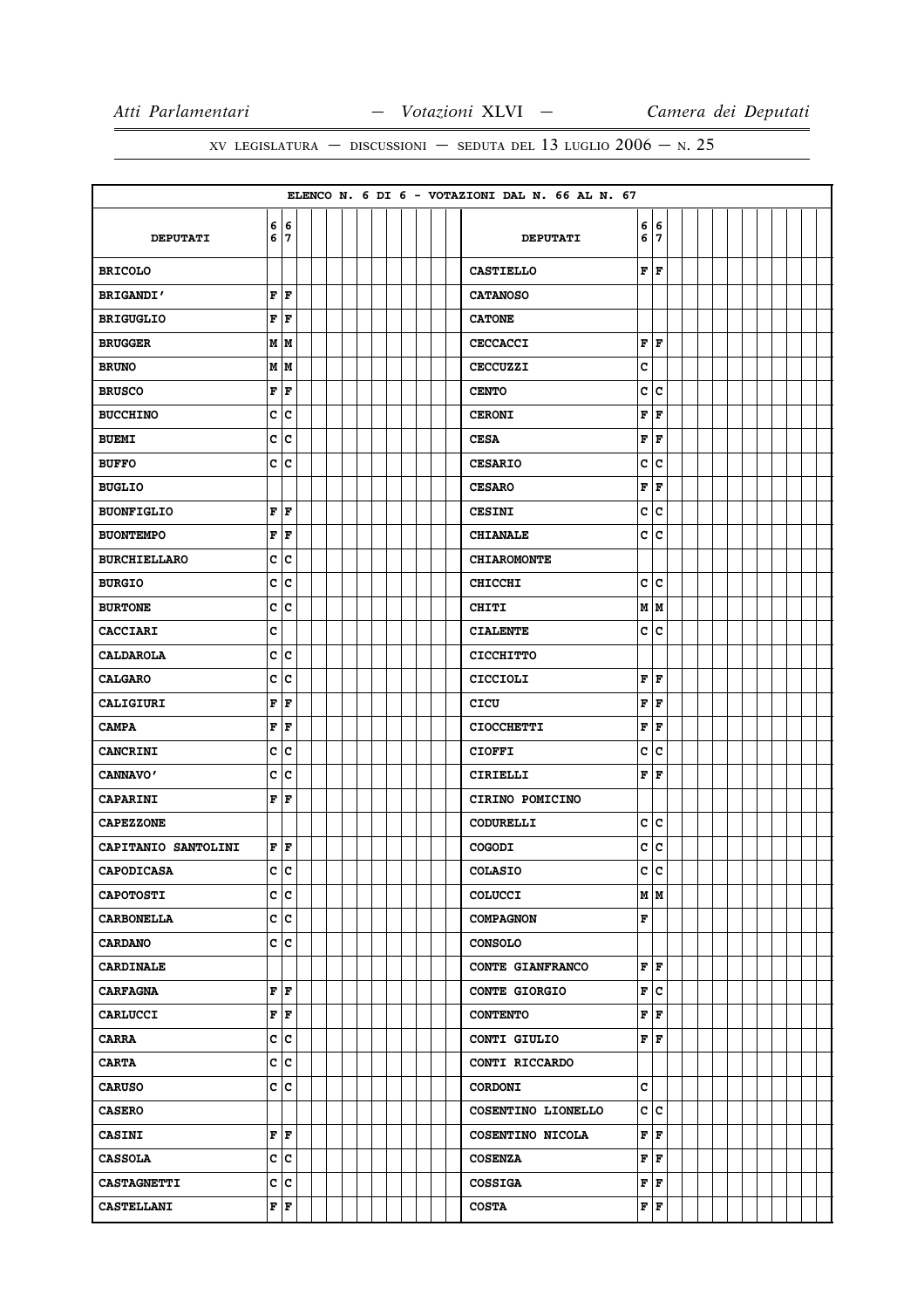|                     |                           |  |  |  |  |  | ELENCO N. 6 DI 6 - VOTAZIONI DAL N. 66 AL N. 67 |     |     |  |  |  |  |  |
|---------------------|---------------------------|--|--|--|--|--|-------------------------------------------------|-----|-----|--|--|--|--|--|
| <b>DEPUTATI</b>     | 6 6<br>6 7                |  |  |  |  |  | <b>DEPUTATI</b>                                 | 6 7 | 6 6 |  |  |  |  |  |
| <b>COSTANTINI</b>   | c c                       |  |  |  |  |  | DI CENTA                                        | F   | F   |  |  |  |  |  |
| <b>COTA</b>         | F F                       |  |  |  |  |  | DI GIOIA                                        | c   | c   |  |  |  |  |  |
| <b>CRAPOLICCHIO</b> | c c                       |  |  |  |  |  | DI GIROLAMO                                     | c c |     |  |  |  |  |  |
| <b>CRAXI</b>        | FF                        |  |  |  |  |  | <b>DILIBERTO</b>                                |     |     |  |  |  |  |  |
| <b>CREMA</b>        | c c                       |  |  |  |  |  | DI MAURO                                        |     |     |  |  |  |  |  |
| <b>CRIMI</b>        | $ {\bf F}  {\bf F}$       |  |  |  |  |  | <b>DIOGUARDI</b>                                | c   | c   |  |  |  |  |  |
| <b>CRISAFULLI</b>   | c c                       |  |  |  |  |  | <b>DIONISI</b>                                  | F   | F   |  |  |  |  |  |
| <b>CRISCI</b>       | c c                       |  |  |  |  |  | DI PIETRO                                       | MM  |     |  |  |  |  |  |
| <b>CROSETTO</b>     |                           |  |  |  |  |  | DI SALVO                                        | c   | c   |  |  |  |  |  |
| <b>CUPERLO</b>      | c c                       |  |  |  |  |  | DI VIRGILIO                                     | F   | F   |  |  |  |  |  |
| D'AGRO'             |                           |  |  |  |  |  | <b>DONADI</b>                                   | c c |     |  |  |  |  |  |
| <b>D'ALEMA</b>      | M M                       |  |  |  |  |  | <b>DOZZO</b>                                    |     |     |  |  |  |  |  |
| D'ALIA              | F F                       |  |  |  |  |  | <b>DRAGO</b>                                    |     |     |  |  |  |  |  |
| <b>DAMIANO</b>      | MM                        |  |  |  |  |  | DUILIO                                          |     | MM  |  |  |  |  |  |
| <b>D'ANTONA</b>     | c c                       |  |  |  |  |  | <b>D'ULIZIA</b>                                 | c   | c   |  |  |  |  |  |
| <b>D'ANTONI</b>     | c c                       |  |  |  |  |  | <b>DURANTI</b>                                  | c c |     |  |  |  |  |  |
| <b>DATO</b>         | c c                       |  |  |  |  |  | <b>DUSSIN</b>                                   |     |     |  |  |  |  |  |
| DE ANGELIS          | c c                       |  |  |  |  |  | <b>EVANGELISTI</b>                              |     | c c |  |  |  |  |  |
| <b>DE BIASI</b>     | c c                       |  |  |  |  |  | <b>FABBRI</b>                                   | F   | F   |  |  |  |  |  |
| DE BRASI            |                           |  |  |  |  |  | <b>FABRIS</b>                                   | c   | c   |  |  |  |  |  |
| DE CASTRO           |                           |  |  |  |  |  | <b>FADDA</b>                                    | c   | c   |  |  |  |  |  |
| DE CORATO           |                           |  |  |  |  |  | <b>FALLICA</b>                                  | F   | F   |  |  |  |  |  |
| DE CRISTOFARO       | c c                       |  |  |  |  |  | <b>FALOMI</b>                                   | c   | c   |  |  |  |  |  |
| <b>DEIANA</b>       | c c                       |  |  |  |  |  | <b>FARINA DANIELE</b>                           | c   | с   |  |  |  |  |  |
| DE LAURENTIIS       | FF                        |  |  |  |  |  | <b>FARINA GIANNI</b>                            | c   | c   |  |  |  |  |  |
| <b>DELBONO</b>      | c c                       |  |  |  |  |  | <b>FARINONE</b>                                 | c   | c   |  |  |  |  |  |
| DEL BUE             | FF                        |  |  |  |  |  | <b>FASCIANI</b>                                 |     | c c |  |  |  |  |  |
| <b>DELFINO</b>      | $\mathbf{F}   \mathbf{F}$ |  |  |  |  |  | <b>FASOLINO</b>                                 |     | F F |  |  |  |  |  |
| <b>D'ELIA</b>       | c c                       |  |  |  |  |  | <b>FASSINO</b>                                  |     |     |  |  |  |  |  |
| DELLA VEDOVA        | $\mathbf{F}$ $\mathbf{F}$ |  |  |  |  |  | FAVA                                            |     | F F |  |  |  |  |  |
| <b>DELL'ELCE</b>    | $\mathbf{F}   \mathbf{F}$ |  |  |  |  |  | <b>FEDELE</b>                                   |     | F F |  |  |  |  |  |
| DEL MESE            | c c                       |  |  |  |  |  | <b>FEDI</b>                                     |     | c c |  |  |  |  |  |
| <b>D'ELPIDIO</b>    | c c                       |  |  |  |  |  | <b>FERRARA</b>                                  | c   |     |  |  |  |  |  |
| DE LUCA FRANCESCO   |                           |  |  |  |  |  | <b>FERRARI</b>                                  |     | c c |  |  |  |  |  |
| DE LUCA VINCENZO    |                           |  |  |  |  |  | <b>FERRIGNO</b>                                 |     | F F |  |  |  |  |  |
| <b>DE MITA</b>      |                           |  |  |  |  |  | <b>FIANO</b>                                    |     | c c |  |  |  |  |  |
| DE PICCOLI          | M   M                     |  |  |  |  |  | <b>FILIPPESCHI</b>                              |     | c c |  |  |  |  |  |
| DE SIMONE           | c c                       |  |  |  |  |  | <b>FILIPPI</b>                                  | F F |     |  |  |  |  |  |
| <b>DE ZULUETA</b>   | c c                       |  |  |  |  |  | FILIPPONIO TATARELLA                            | F F |     |  |  |  |  |  |
| DI CAGNO ABBRESCIA  | $\mathbf{F}$ $\mathbf{F}$ |  |  |  |  |  | <b>FINCATO</b>                                  |     | c c |  |  |  |  |  |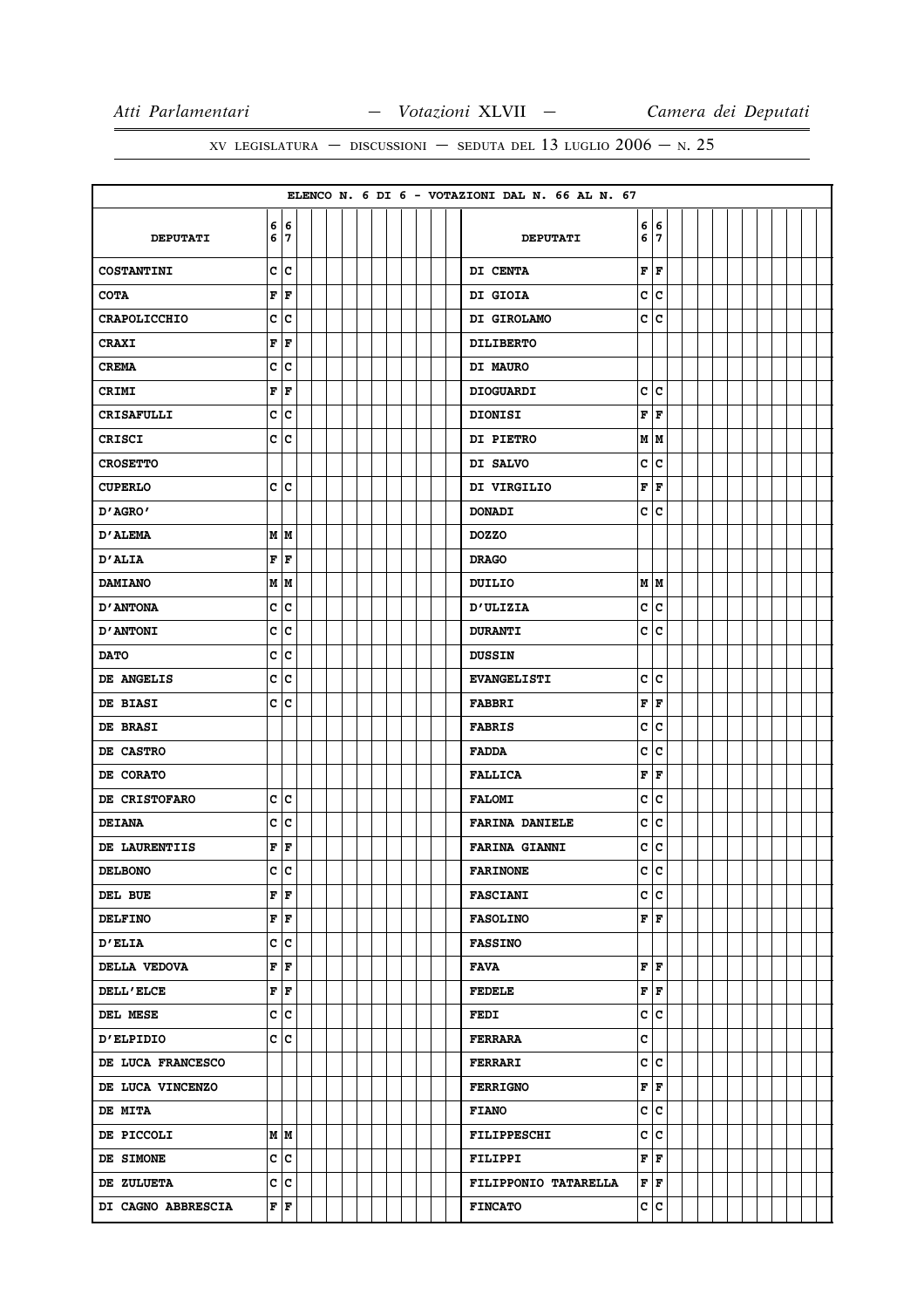|                      |             |                           |  |  |  |  |  | ELENCO N. 6 DI 6 - VOTAZIONI DAL N. 66 AL N. 67 |                        |             |  |  |  |  |  |
|----------------------|-------------|---------------------------|--|--|--|--|--|-------------------------------------------------|------------------------|-------------|--|--|--|--|--|
| <b>DEPUTATI</b>      | 6           | 6 6<br>7                  |  |  |  |  |  | <b>DEPUTATI</b>                                 | 6                      | 6   6<br>17 |  |  |  |  |  |
| FINI GIANFRANCO      |             | $\mathbf{F}   \mathbf{F}$ |  |  |  |  |  | <b>GASPARRI</b>                                 |                        |             |  |  |  |  |  |
| FINI GIUSEPPE        |             |                           |  |  |  |  |  | <b>GELMINI</b>                                  | F                      | ١F          |  |  |  |  |  |
| <b>FIORIO</b>        | c           | с                         |  |  |  |  |  | <b>GENTILI</b>                                  | C                      | c           |  |  |  |  |  |
| <b>FIORONI</b>       |             | M   M                     |  |  |  |  |  | GENTILONI SILVERI                               |                        | M   M       |  |  |  |  |  |
| <b>FISTAROL</b>      | c           | c                         |  |  |  |  |  | <b>GERMANA'</b>                                 | F                      | l F         |  |  |  |  |  |
| <b>FITTO</b>         |             |                           |  |  |  |  |  | <b>GERMONTANI</b>                               | F                      | F           |  |  |  |  |  |
| <b>FLORESTA</b>      | $\mathbf F$ | F                         |  |  |  |  |  | <b>GHIZZONI</b>                                 | C                      | c           |  |  |  |  |  |
| <b>FLUVI</b>         | c           | c                         |  |  |  |  |  | <b>GIACHETTI</b>                                | c                      | lc          |  |  |  |  |  |
| FOGLIARDI            | c           | c                         |  |  |  |  |  | <b>GIACOMELLI</b>                               | c                      | c           |  |  |  |  |  |
| <b>FOLENA</b>        | c           | c                         |  |  |  |  |  | <b>GIACOMONI</b>                                | F                      | l F         |  |  |  |  |  |
| FONTANA CINZIA MARIA |             | c c                       |  |  |  |  |  | <b>GIBELLI</b>                                  |                        |             |  |  |  |  |  |
| FONTANA GREGORIO     | F           | F                         |  |  |  |  |  | <b>GIORDANO</b>                                 |                        |             |  |  |  |  |  |
| <b>FORGIONE</b>      | c           | c                         |  |  |  |  |  | GIORGETTI ALBERTO                               | c                      | F           |  |  |  |  |  |
| <b>FORLANI</b>       | F           | F                         |  |  |  |  |  | GIORGETTI GIANCARLO                             | ${\bf F} \mid {\bf F}$ |             |  |  |  |  |  |
| <b>FORMISANO</b>     | F           |                           |  |  |  |  |  | <b>GIOVANARDI</b>                               |                        |             |  |  |  |  |  |
| <b>FOTI</b>          | F           | F                         |  |  |  |  |  | <b>GIOVANELLI</b>                               | c                      | lc.         |  |  |  |  |  |
| <b>FRANCESCATO</b>   | c           | c                         |  |  |  |  |  | GIRO                                            | F                      | F           |  |  |  |  |  |
| <b>FRANCESCHINI</b>  | c           | c                         |  |  |  |  |  | <b>GIUDICE</b>                                  | F                      | F           |  |  |  |  |  |
| <b>FRANCI</b>        | c           | c                         |  |  |  |  |  | <b>GIUDITTA</b>                                 | C                      | c           |  |  |  |  |  |
| <b>FRANZOSO</b>      | F           | F                         |  |  |  |  |  | <b>GIULIETTI</b>                                | C                      | c           |  |  |  |  |  |
| <b>FRASSINETTI</b>   | F           | F                         |  |  |  |  |  | <b>GOISIS</b>                                   | F                      | F           |  |  |  |  |  |
| <b>FRATTA PASINI</b> | F           | l F                       |  |  |  |  |  | GOZI                                            | c                      | c           |  |  |  |  |  |
| <b>FRIAS</b>         |             |                           |  |  |  |  |  | <b>GRASSI</b>                                   | c                      | c           |  |  |  |  |  |
| <b>FRIGATO</b>       |             | c c                       |  |  |  |  |  | <b>GRECO</b>                                    | F                      | l F         |  |  |  |  |  |
| <b>FRONER</b>        | с           | c                         |  |  |  |  |  | GRILLINI                                        |                        |             |  |  |  |  |  |
| <b>FUGATTI</b>       | F           | ١F                        |  |  |  |  |  | GRIMALDI                                        |                        |             |  |  |  |  |  |
| <b>FUMAGALLI</b>     |             | c c                       |  |  |  |  |  | <b>GRIMOLDI</b>                                 |                        |             |  |  |  |  |  |
| <b>FUNDARO'</b>      |             | c c                       |  |  |  |  |  | <b>GUADAGNO</b>                                 |                        | c  c        |  |  |  |  |  |
| <b>GALANTE</b>       |             | M M                       |  |  |  |  |  | <b>HOLZMANN</b>                                 |                        |             |  |  |  |  |  |
| <b>GALATI</b>        |             | M M                       |  |  |  |  |  | <b>IACOMINO</b>                                 |                        | c c         |  |  |  |  |  |
| <b>GALEAZZI</b>      | c           | c                         |  |  |  |  |  | <b>IANNARILLI</b>                               |                        |             |  |  |  |  |  |
| <b>GALLETTI</b>      | F           |                           |  |  |  |  |  | <b>IANNUZZI</b>                                 |                        | c  c        |  |  |  |  |  |
| <b>GALLI</b>         |             | F F                       |  |  |  |  |  | <b>INCOSTANTE</b>                               | C                      | c           |  |  |  |  |  |
| <b>GAMBA</b>         | F           | c                         |  |  |  |  |  | <b>INTRIERI</b>                                 | c                      | c           |  |  |  |  |  |
| <b>GAMBESCIA</b>     |             | c c                       |  |  |  |  |  | <b>JANNONE</b>                                  |                        | F F         |  |  |  |  |  |
| <b>GARAGNANI</b>     | F           | F                         |  |  |  |  |  | <b>KHALIL</b>                                   | C                      | c           |  |  |  |  |  |
| <b>GARAVAGLIA</b>    |             | F F                       |  |  |  |  |  | <b>LA FORGIA</b>                                |                        | c c         |  |  |  |  |  |
| <b>GARDINI</b>       | F           | F                         |  |  |  |  |  | LAGANA' FORTUGNO                                | c                      | c           |  |  |  |  |  |
| GARNERO SANTANCHE'   |             |                           |  |  |  |  |  | <b>LAINATI</b>                                  | F                      | F           |  |  |  |  |  |
| <b>GAROFANI</b>      |             | c c                       |  |  |  |  |  | LA LOGGIA                                       | F F                    |             |  |  |  |  |  |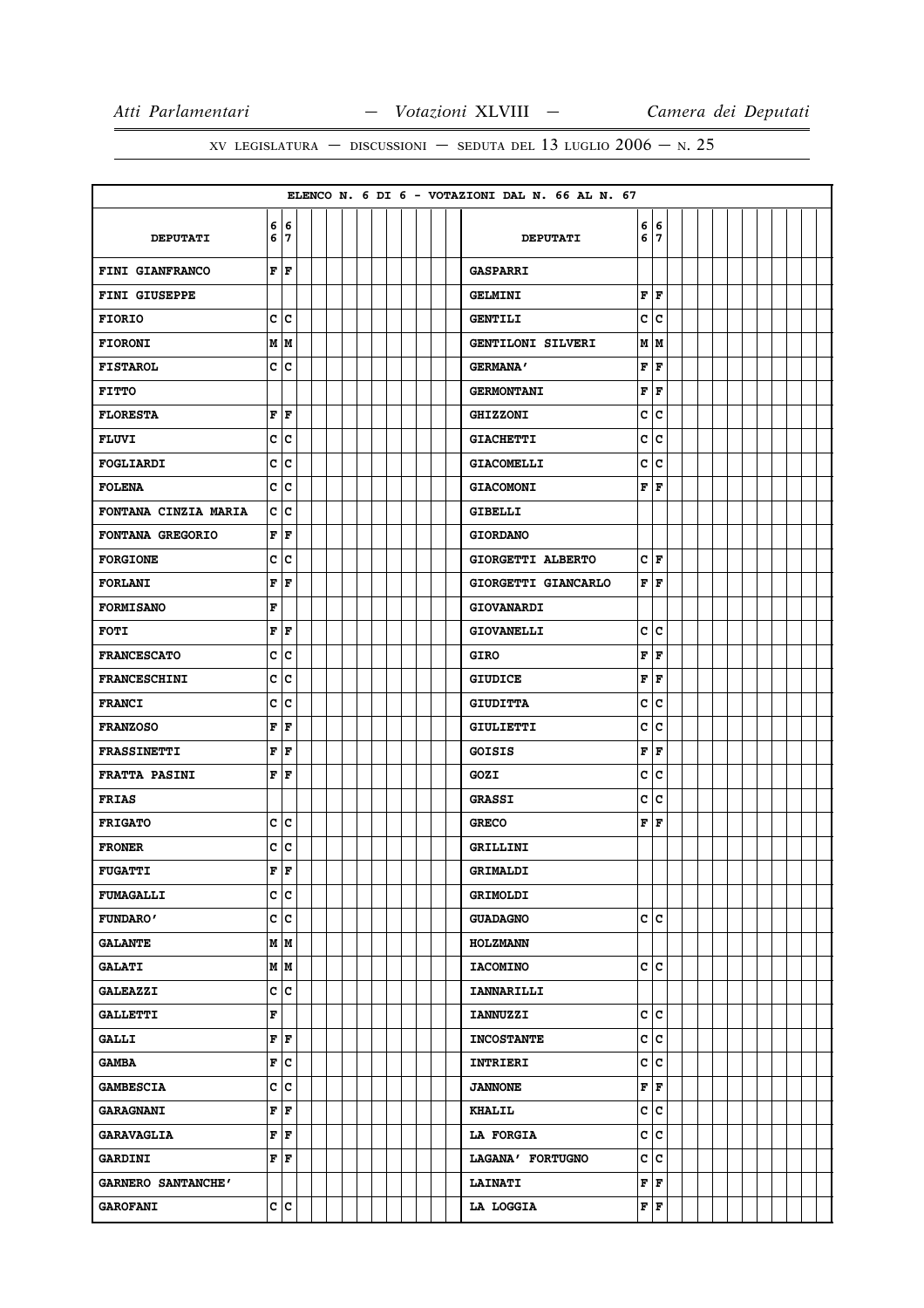|                    |              |            |  |  |  |  |  | ELENCO N. 6 DI 6 - VOTAZIONI DAL N. 66 AL N. 67 |                           |                           |  |  |  |  |  |
|--------------------|--------------|------------|--|--|--|--|--|-------------------------------------------------|---------------------------|---------------------------|--|--|--|--|--|
| <b>DEPUTATI</b>    |              | 6 6<br>6 7 |  |  |  |  |  | <b>DEPUTATI</b>                                 | 6 7                       | 6 6                       |  |  |  |  |  |
| <b>LA MALFA</b>    |              |            |  |  |  |  |  | <b>MANCUSO</b>                                  | $ {\bf F}  {\bf F}$       |                           |  |  |  |  |  |
| <b>LAMORTE</b>     |              | FF         |  |  |  |  |  | <b>MANTINI</b>                                  |                           | c c                       |  |  |  |  |  |
| <b>LANDOLFI</b>    |              |            |  |  |  |  |  | <b>MANTOVANI</b>                                |                           |                           |  |  |  |  |  |
| <b>LANZILLOTTA</b> |              | MM         |  |  |  |  |  | <b>MARAN</b>                                    | c c                       |                           |  |  |  |  |  |
| <b>LARATTA</b>     |              | c c        |  |  |  |  |  | <b>MARANTELLI</b>                               | c c                       |                           |  |  |  |  |  |
| LA RUSSA           |              |            |  |  |  |  |  | <b>MARCAZZAN</b>                                |                           |                           |  |  |  |  |  |
| <b>LATTERI</b>     |              |            |  |  |  |  |  | <b>MARCENARO</b>                                | c                         | c                         |  |  |  |  |  |
| <b>LAURINI</b>     |              | FF         |  |  |  |  |  | <b>MARCHI</b>                                   | c                         | lc.                       |  |  |  |  |  |
| <b>LAZZARI</b>     |              | FF         |  |  |  |  |  | <b>MARGIOTTA</b>                                | c                         | c                         |  |  |  |  |  |
| <b>LEANZA</b>      |              |            |  |  |  |  |  | <b>MARIANI</b>                                  | c                         | c                         |  |  |  |  |  |
| LEDDI MAIOLA       |              | c c        |  |  |  |  |  | <b>MARINELLO</b>                                | ${\bf F} \,   \, {\bf F}$ |                           |  |  |  |  |  |
| <b>LENNA</b>       |              | F F        |  |  |  |  |  | <b>MARINO</b>                                   |                           |                           |  |  |  |  |  |
| LENZI              |              | c c        |  |  |  |  |  | <b>MARONE</b>                                   | c c                       |                           |  |  |  |  |  |
| <b>LEO</b>         |              | F F        |  |  |  |  |  | <b>MARONI</b>                                   | ${\bf F} \mid {\bf F}$    |                           |  |  |  |  |  |
| <b>LEONE</b>       |              | F F        |  |  |  |  |  | <b>MARRAS</b>                                   | F                         | F                         |  |  |  |  |  |
| <b>LEONI</b>       |              | c c        |  |  |  |  |  | <b>MARTELLA</b>                                 | c                         | c                         |  |  |  |  |  |
| LETTA              |              | c c        |  |  |  |  |  | <b>MARTINELLI</b>                               | C F                       |                           |  |  |  |  |  |
| LEVI               |              | c c        |  |  |  |  |  | <b>MARTINELLO</b>                               | F F                       |                           |  |  |  |  |  |
| <b>LICANDRO</b>    |              | c c        |  |  |  |  |  | <b>MARTINO</b>                                  |                           |                           |  |  |  |  |  |
| LICASTRO SCARDINO  |              |            |  |  |  |  |  | <b>MARTUSCIELLO</b>                             | F F                       |                           |  |  |  |  |  |
| LI CAUSI           |              | c c        |  |  |  |  |  | <b>MASCIA</b>                                   | c                         | c                         |  |  |  |  |  |
| <b>LION</b>        |              | c c        |  |  |  |  |  | <b>MATTARELLA</b>                               | c                         | lc.                       |  |  |  |  |  |
| LISI               |              | F C        |  |  |  |  |  | MAZZARACCHIO                                    | ${\bf F}$ $\bf F$         |                           |  |  |  |  |  |
| <b>LOCATELLI</b>   |              | c c        |  |  |  |  |  | <b>MAZZOCCHI</b>                                |                           |                           |  |  |  |  |  |
| <b>LOMAGLIO</b>    |              | c c        |  |  |  |  |  | <b>MAZZONI</b>                                  | $ {\bf F}  {\bf F} $      |                           |  |  |  |  |  |
| LOMBARDI           |              | c c        |  |  |  |  |  | <b>MELANDRI</b>                                 |                           | мIм                       |  |  |  |  |  |
| LO MONTE           |              |            |  |  |  |  |  | MELE                                            |                           |                           |  |  |  |  |  |
| <b>LONGHI</b>      |              | c c        |  |  |  |  |  | <b>MELLANO</b>                                  |                           |                           |  |  |  |  |  |
| LO PRESTI          |              |            |  |  |  |  |  | <b>MELONI</b>                                   |                           | TIT                       |  |  |  |  |  |
| <b>LOVELLI</b>     |              | c c        |  |  |  |  |  | <b>MENIA</b>                                    | F F                       |                           |  |  |  |  |  |
| <b>LUCA'</b>       |              | c c        |  |  |  |  |  | <b>MEREU</b>                                    |                           | ${\bf F} \,   \, {\bf F}$ |  |  |  |  |  |
| <b>LUCCHESE</b>    |              | F          |  |  |  |  |  | MERLO GIORGIO                                   | c                         | c                         |  |  |  |  |  |
| LULLI              | $\mathbf{c}$ | c          |  |  |  |  |  | MERLO RICARDO ANTONIO                           | c c                       |                           |  |  |  |  |  |
| LUMIA              |              | c c        |  |  |  |  |  | <b>MERLONI</b>                                  | c                         | c                         |  |  |  |  |  |
| <b>LUONGO</b>      |              | c c        |  |  |  |  |  | <b>META</b>                                     |                           | c c                       |  |  |  |  |  |
| LUPI               |              | F F        |  |  |  |  |  | <b>MICCICHE'</b>                                |                           |                           |  |  |  |  |  |
| LUSETTI            |              | c c        |  |  |  |  |  | <b>MIGLIAVACCA</b>                              |                           | c c                       |  |  |  |  |  |
| <b>LUSSANA</b>     |              |            |  |  |  |  |  | MIGLIOLI                                        | c                         | c                         |  |  |  |  |  |
| <b>MADERLONI</b>   |              | c c        |  |  |  |  |  | <b>MIGLIORE</b>                                 |                           | c c                       |  |  |  |  |  |
| <b>MANCINI</b>     |              | c c        |  |  |  |  |  | MIGLIORI                                        | F C                       |                           |  |  |  |  |  |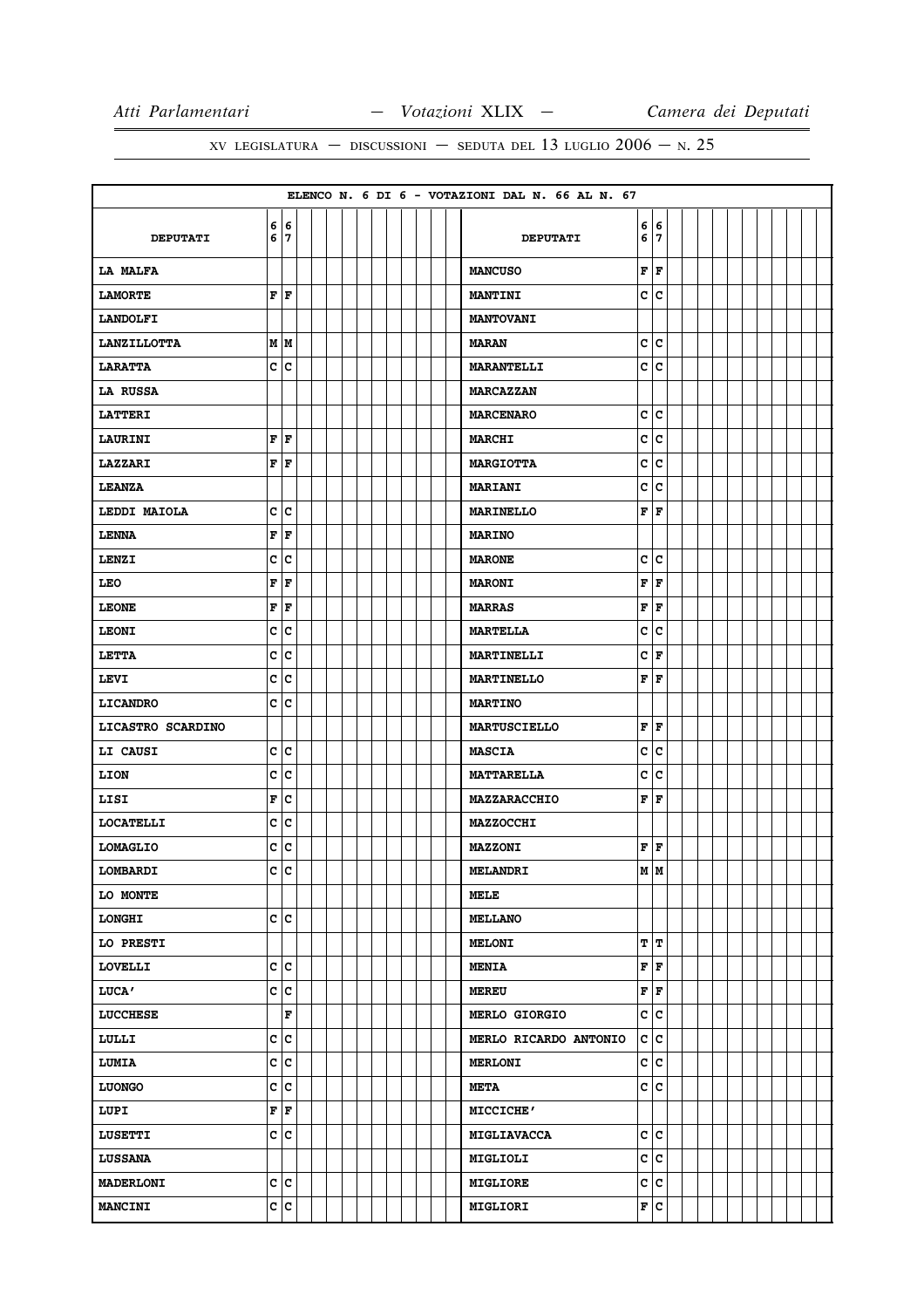|                         |   |             |  |  |  |  |  | ELENCO N. 6 DI 6 - VOTAZIONI DAL N. 66 AL N. 67 |        |          |  |  |  |  |  |
|-------------------------|---|-------------|--|--|--|--|--|-------------------------------------------------|--------|----------|--|--|--|--|--|
| <b>DEPUTATI</b>         | 6 | 6 6<br>7    |  |  |  |  |  | <b>DEPUTATI</b>                                 | 6<br>6 | 16<br>17 |  |  |  |  |  |
| <b>MILANA</b>           |   | c c         |  |  |  |  |  | ORLANDO ANDREA                                  | C      | lc.      |  |  |  |  |  |
| <b>MILANATO</b>         | F | F           |  |  |  |  |  | ORLANDO LEOLUCA                                 | C      | lc.      |  |  |  |  |  |
| <b>MINARDO</b>          |   |             |  |  |  |  |  | <b>OSSORIO</b>                                  | c      | c        |  |  |  |  |  |
| <b>MINASSO</b>          |   | F           |  |  |  |  |  | <b>OTTONE</b>                                   | c      | lc.      |  |  |  |  |  |
| MINNITI                 |   |             |  |  |  |  |  | PAGLIARINI                                      | c      |          |  |  |  |  |  |
| <b>MISIANI</b>          |   | c c         |  |  |  |  |  | PALMIERI                                        | F      | F        |  |  |  |  |  |
| <b>MISITI</b>           |   |             |  |  |  |  |  | <b>PALOMBA</b>                                  | c      | lc.      |  |  |  |  |  |
| <b>MISTRELLO DESTRO</b> | F | F           |  |  |  |  |  | <b>PALUMBO</b>                                  | F      | F        |  |  |  |  |  |
| <b>MISURACA</b>         | F | F           |  |  |  |  |  | <b>PANIZ</b>                                    | F      | l F      |  |  |  |  |  |
| <b>MOFFA</b>            | F | F           |  |  |  |  |  | PAOLETTI TANGHERONI                             | F      | F        |  |  |  |  |  |
| <b>MONACO</b>           | c | c           |  |  |  |  |  | <b>PAPINI</b>                                   | c      | lc.      |  |  |  |  |  |
| <b>MONDELLO</b>         | F | F           |  |  |  |  |  | <b>PARISI</b>                                   | M      | M        |  |  |  |  |  |
| <b>MONTANI</b>          | F | F           |  |  |  |  |  | <b>PAROLI</b>                                   | F      | F        |  |  |  |  |  |
| <b>MORMINO</b>          | F | F           |  |  |  |  |  | <b>PATARINO</b>                                 | F      | F        |  |  |  |  |  |
| <b>MORONI</b>           | F | F           |  |  |  |  |  | PECORARO SCANIO                                 |        | MM       |  |  |  |  |  |
| <b>MORRI</b>            | c | c           |  |  |  |  |  | <b>PECORELLA</b>                                | F      | F        |  |  |  |  |  |
| <b>MORRONE</b>          |   | M M         |  |  |  |  |  | <b>PEDICA</b>                                   | C      | Iс       |  |  |  |  |  |
| <b>MOSELLA</b>          | c | c           |  |  |  |  |  | <b>PEDRINI</b>                                  |        |          |  |  |  |  |  |
| <b>MOTTA</b>            | C | c           |  |  |  |  |  | PEDRIZZI                                        | F      | F        |  |  |  |  |  |
| <b>MUNGO</b>            | C |             |  |  |  |  |  | PEDULLI                                         | C      | lc.      |  |  |  |  |  |
| <b>MURA</b>             | c | c           |  |  |  |  |  | <b>PEGOLO</b>                                   | c      | lc.      |  |  |  |  |  |
| <b>MURGIA</b>           | F | F           |  |  |  |  |  | PELINO                                          | F      | l F      |  |  |  |  |  |
| MUSI                    | c | c           |  |  |  |  |  | <b>PELLEGRINO</b>                               | c      | c        |  |  |  |  |  |
| <b>MUSSI</b>            |   |             |  |  |  |  |  | PEPE ANTONIO                                    | F      | F        |  |  |  |  |  |
| <b>NACCARATO</b>        |   | c c         |  |  |  |  |  | PEPE MARIO                                      | F      | F        |  |  |  |  |  |
| <b>NAN</b>              | F | F           |  |  |  |  |  | <b>PERETTI</b>                                  |        |          |  |  |  |  |  |
| <b>NANNICINI</b>        |   | c c         |  |  |  |  |  | <b>PERINA</b>                                   |        | C F      |  |  |  |  |  |
| <b>NAPOLETANO</b>       |   | c c         |  |  |  |  |  | <b>PERTOLDI</b>                                 | c      | c        |  |  |  |  |  |
| NAPOLI ANGELA           | F | F           |  |  |  |  |  | <b>PERUGIA</b>                                  | C      | lc.      |  |  |  |  |  |
| NAPOLI OSVALDO          |   | F F         |  |  |  |  |  | <b>PESCANTE</b>                                 | F      | F        |  |  |  |  |  |
| <b>NARDI</b>            |   |             |  |  |  |  |  | <b>PETTINARI</b>                                | c      | lc.      |  |  |  |  |  |
| <b>NARDUCCI</b>         |   |             |  |  |  |  |  | <b>PEZZELLA</b>                                 | F      |          |  |  |  |  |  |
| <b>NESPOLI</b>          | F | F           |  |  |  |  |  | PIAZZA ANGELO                                   |        |          |  |  |  |  |  |
| <b>NICCHI</b>           |   | $\mathbf c$ |  |  |  |  |  | PIAZZA CAMILLO                                  | c      | c        |  |  |  |  |  |
| <b>NICCO</b>            |   | c c         |  |  |  |  |  | <b>PICANO</b>                                   | c      | c        |  |  |  |  |  |
| <b>NUCARA</b>           |   |             |  |  |  |  |  | PICCHI                                          | F      | lF.      |  |  |  |  |  |
| <b>OLIVA</b>            |   | M M         |  |  |  |  |  | PIGNATARO FERDINANDO.                           |        | c c      |  |  |  |  |  |
| <b>OLIVERIO</b>         |   | c c         |  |  |  |  |  | PIGNATARO ROCCO                                 | c      |          |  |  |  |  |  |
| OLIVIERI                |   | c c         |  |  |  |  |  | PILI                                            |        |          |  |  |  |  |  |
| OPPI                    |   |             |  |  |  |  |  | PINI                                            |        | F F      |  |  |  |  |  |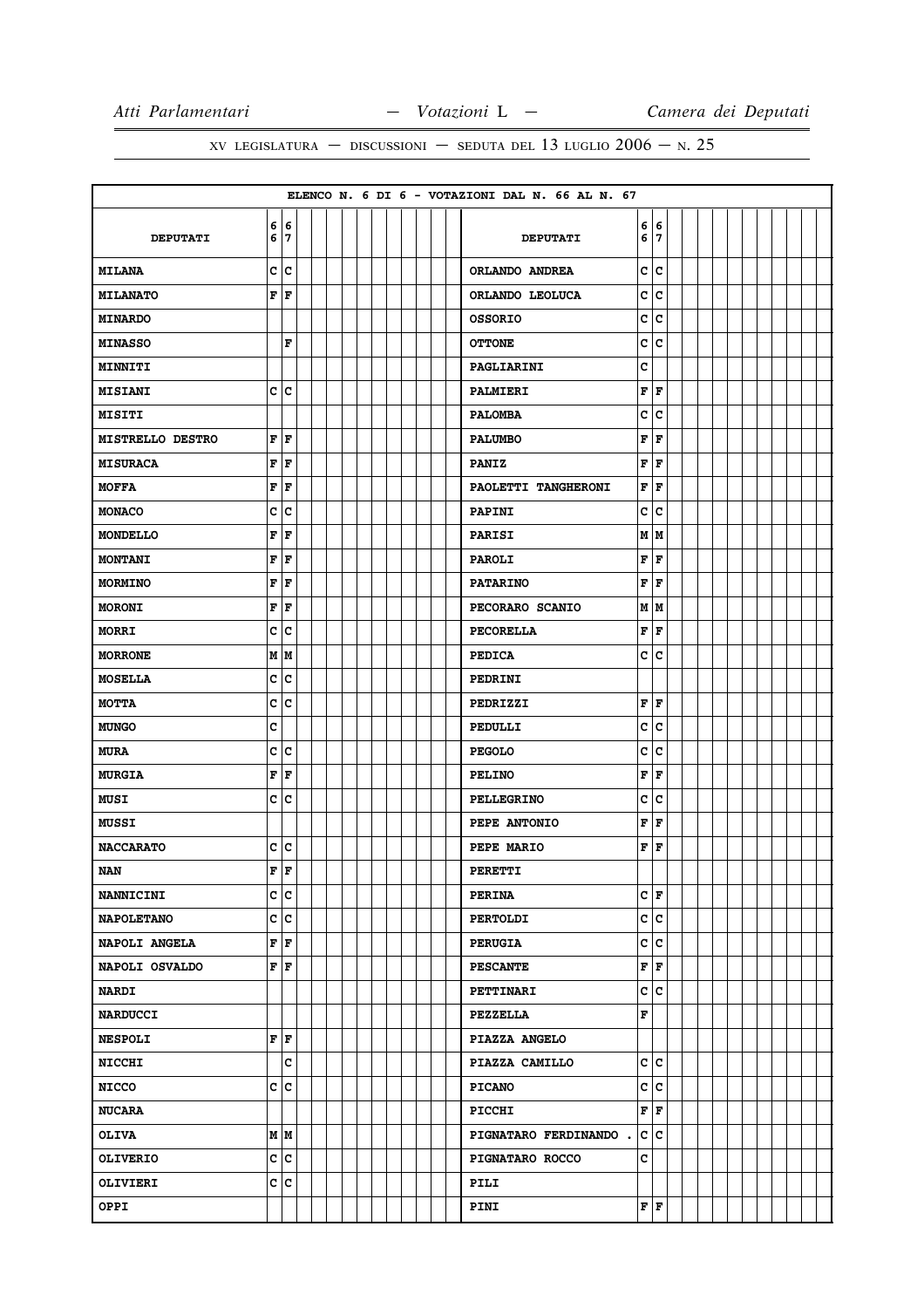|                      |                           |    |  |  |  |  |  | ELENCO N. 6 DI 6 - VOTAZIONI DAL N. 66 AL N. 67 |              |        |  |  |  |  |  |
|----------------------|---------------------------|----|--|--|--|--|--|-------------------------------------------------|--------------|--------|--|--|--|--|--|
| <b>DEPUTATI</b>      | 6 6<br>6                  | 7  |  |  |  |  |  | <b>DEPUTATI</b>                                 | 6<br>6       | 6<br>7 |  |  |  |  |  |
| <b>PINOTTI</b>       | c c                       |    |  |  |  |  |  | <b>ROSITANI</b>                                 | F            | F      |  |  |  |  |  |
| <b>PIRO</b>          | c c                       |    |  |  |  |  |  | ROSSI LUCIANO                                   | F            | lF     |  |  |  |  |  |
| <b>PISACANE</b>      | c                         | c  |  |  |  |  |  | ROSSI NICOLA                                    |              |        |  |  |  |  |  |
| <b>PISCITELLO</b>    | c                         | c  |  |  |  |  |  | <b>ROSSI GASPARRINI</b>                         | $\mathbf{C}$ | lc.    |  |  |  |  |  |
| <b>PISICCHIO</b>     | M M                       |    |  |  |  |  |  | <b>ROSSO</b>                                    |              |        |  |  |  |  |  |
| <b>PIZZOLANTE</b>    | F                         | F  |  |  |  |  |  | <b>ROTONDO</b>                                  |              |        |  |  |  |  |  |
| <b>POLETTI</b>       | c                         | ∣c |  |  |  |  |  | <b>RUGGERI</b>                                  | c            | c      |  |  |  |  |  |
| <b>POLLASTRINI</b>   | M M                       |    |  |  |  |  |  | <b>RUGGHIA</b>                                  | C            | c      |  |  |  |  |  |
| <b>PONZO</b>         | F                         | F  |  |  |  |  |  | <b>RUSCONI</b>                                  | c            | lc     |  |  |  |  |  |
| <b>PORCU</b>         |                           |    |  |  |  |  |  | <b>RUSSO FRANCO</b>                             | C            | c      |  |  |  |  |  |
| <b>PORETTI</b>       | c c                       |    |  |  |  |  |  | <b>RUSSO PAOLO</b>                              | F            | F      |  |  |  |  |  |
| PORFIDIA             | c                         | c  |  |  |  |  |  | <b>RUTA</b>                                     | c            | c      |  |  |  |  |  |
| <b>POTTINO</b>       |                           |    |  |  |  |  |  | <b>RUTELLI</b>                                  | М            | M      |  |  |  |  |  |
| <b>PRESTIGIACOMO</b> |                           |    |  |  |  |  |  | <b>RUVOLO</b>                                   | F            | F      |  |  |  |  |  |
| <b>PREVITI</b>       |                           |    |  |  |  |  |  | <b>SAGLIA</b>                                   | F            | c      |  |  |  |  |  |
| <b>PRODI</b>         | M M                       |    |  |  |  |  |  | <b>SALERNO</b>                                  |              |        |  |  |  |  |  |
| PROIETTI COSIMI      | F                         | F  |  |  |  |  |  | <b>SAMPERI</b>                                  | c            | c      |  |  |  |  |  |
| <b>PROVERA</b>       | c                         | c  |  |  |  |  |  | <b>SANGA</b>                                    | c            | lc     |  |  |  |  |  |
| QUARTIANI            | C                         | c  |  |  |  |  |  | <b>SANNA</b>                                    | C            | c      |  |  |  |  |  |
| <b>RAISI</b>         | C                         |    |  |  |  |  |  | <b>SANTAGATA</b>                                |              | M   M  |  |  |  |  |  |
| <b>RAITI</b>         |                           |    |  |  |  |  |  | <b>SANTELLI</b>                                 | F            | F      |  |  |  |  |  |
| <b>RAMPELLI</b>      | F                         | F  |  |  |  |  |  | <b>SANZA</b>                                    | F            | F      |  |  |  |  |  |
| <b>RAMPI</b>         | c c                       |    |  |  |  |  |  | <b>SASSO</b>                                    | C            | c      |  |  |  |  |  |
| <b>RANIERI</b>       | M M                       |    |  |  |  |  |  | <b>SATTA</b>                                    | c            | c      |  |  |  |  |  |
| <b>RAVETTO</b>       |                           | F  |  |  |  |  |  | <b>SCAJOLA</b>                                  |              | M   M  |  |  |  |  |  |
| <b>RAZZI</b>         | C                         | c  |  |  |  |  |  | <b>SCALIA</b>                                   |              |        |  |  |  |  |  |
| <b>REALACCI</b>      | MM                        |    |  |  |  |  |  | <b>SCHIETROMA</b>                               | c            | c      |  |  |  |  |  |
| <b>REINA</b>         | $\mathbf{F}   \mathbf{F}$ |    |  |  |  |  |  | <b>SCHIRRU</b>                                  |              | c c    |  |  |  |  |  |
| RICCI ANDREA         | c c                       |    |  |  |  |  |  | <b>SCOTTO</b>                                   | C            | c      |  |  |  |  |  |
| RICCI MARIO          | c c                       |    |  |  |  |  |  | <b>SERENI</b>                                   |              | c c    |  |  |  |  |  |
| <b>RICEVUTO</b>      | F                         | F  |  |  |  |  |  | <b>SERVODIO</b>                                 | c            | c      |  |  |  |  |  |
| <b>RIGONI</b>        | c c                       |    |  |  |  |  |  | <b>SGOBIO</b>                                   |              | c c    |  |  |  |  |  |
| <b>RIVOLTA</b>       |                           |    |  |  |  |  |  | SILIQUINI                                       |              |        |  |  |  |  |  |
| <b>ROCCHI</b>        | c c                       |    |  |  |  |  |  | <b>SIMEONI</b>                                  | F            |        |  |  |  |  |  |
| <b>ROMAGNOLI</b>     | F F                       |    |  |  |  |  |  | <b>SINISCALCHI</b>                              |              | c  c   |  |  |  |  |  |
| <b>ROMANI</b>        |                           |    |  |  |  |  |  | <b>SIRCANA</b>                                  | C            | c      |  |  |  |  |  |
| <b>ROMANO</b>        | $\mathbf F$               |    |  |  |  |  |  | <b>SMERIGLIO</b>                                |              | c c    |  |  |  |  |  |
| <b>ROMELE</b>        | F F                       |    |  |  |  |  |  | SOFFRITTI                                       |              |        |  |  |  |  |  |
| <b>RONCHI</b>        |                           |    |  |  |  |  |  | <b>SORO</b>                                     |              | c c    |  |  |  |  |  |
| <b>RONCONI</b>       | $\mathbf{F}   \mathbf{F}$ |    |  |  |  |  |  | <b>SPERANDIO</b>                                |              | c c    |  |  |  |  |  |